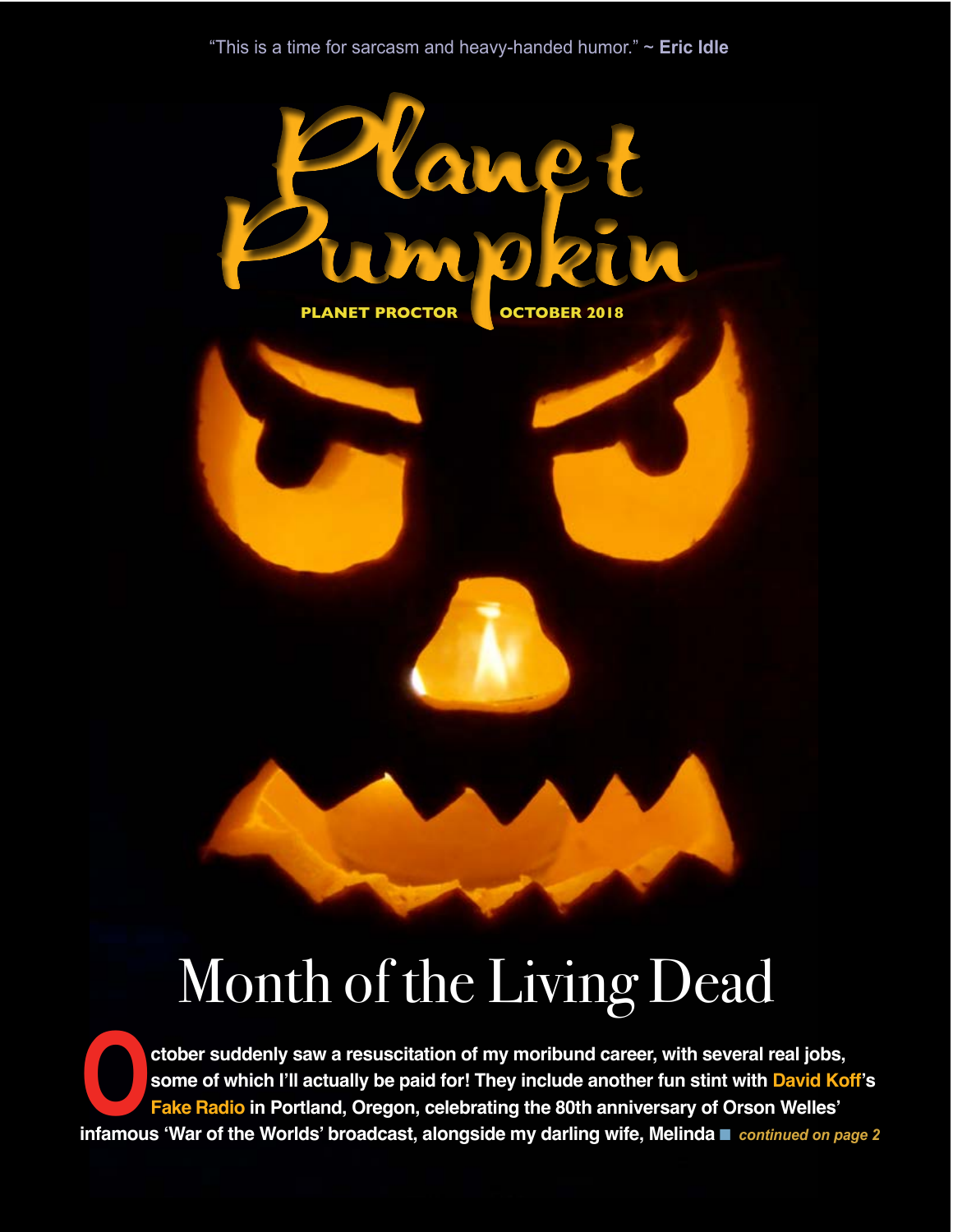#### **CONTINUED from front page**

**Peterson**, and a revival of my *Assassin's Creed* character, Dr. Vidic, hosting a new TOP SECRET project to be launched in November!

Also, on November 18, I'll be performing with Melinda in a public staged reading of *Hindle Wakes*, a startlingly modern old comedy originally produced in London in 1912. Go to **[ANTAEUS.COM](http://antaeus.org/)** for tickets.

And I've been cast as yet another Doctor, in the upcoming production of *The Cripple of Inishman*, from January 24 to March 11 at Antaeus. Dr. Proctor rules…

A new minor planet has been confirmed just in time for Halloween; it's been named "The Goblin." ~ **Phil's Phunny Phacts**

#### WHAT THE HELL

**POPE FRANCIS BLAMED THE DEVIL FOR**<br>
the Catholic church's recent woes, including its<br>
sexual-abuse scandals. Reminding the audien<br>
that he believes Satan to be a literal being, the pontiff the Catholic church's recent woes, including its sexual-abuse scandals. Reminding the audience implored the faithful to spend October reciting a specially devised prayer to cast the great accuser back into Hell.

And Planeteer and sci-fi legend **Spider Robinson** adds: "The Easter Bunny and Santa Claus both tweeted their willingness to help in any way they can, and Iron Man has promised the full support of the Avengers, including the Hulk.

"Secret Sacred sources revealed that the text of the powerful new specially devised prayer/mantra is: *Pedicabo ego vos malum!* (Or Fuck you, Evil!)

"That should do it, don't you think?" To which I say: "Hell yes, Spiderman!"

> ""You only find out who is swimming naked when the tide goes out." ~ **Warren Buffett**

#### NY SEE

**WE HAD ANOTHER GREAT THEATRE-**<br>orgy trip in September, where we saw six<br>friends **Bill Weeden**, Austin Pendleton, Tulis McCall, orgy trip in September, where we saw six plays in five days, and caught up with our **Janet Friedman**, **Elaine Louie** and *Firezine* creator **Elayne Riggs**, and then I participated in a special luncheon arranged by **Alex Garvin**, with a group of Riverdale alumni – none of whom appear in the TV series.

Melinda and I saw many wonderful plays, all of which were brilliantly written and performed, including: *The Lifespan of a Fact* by **John D'Agta** and **Jim Fingal**, with **Daniel Radcliffe**, **Cherry Jones** and **Bobby Cannavale**; *The True* by **Sharr White**, with a funny, foul-mouthed **Edie Falco**, my pal **Michael McKean** and **Peter Scolari**; *The Waverly Gallery* by **Kenneth Lonergan** starring **Lucas Hedges**, **Michael Cera** and … **ELAINE MAY**.

We also cried through *The Band's Visit* by **Itamar Moses** featuring **Katrina Lenk**, with music and lyrics by fellow Yalie **David Yazbek**; and *The Mother of the Maid* by **Jane Anderson**, starring a radiant **Grace Van Patten** as Jean of Arc and **Glenn Close** as her mother. And due to our seating onstage at the Public Theater, I've never been so close to Close in my life!

**n** CONTINUED

**REGENERATING Back betwixt Mssrs. Weeden and Pendleton (left) and beside myself with Elayne Riggs.**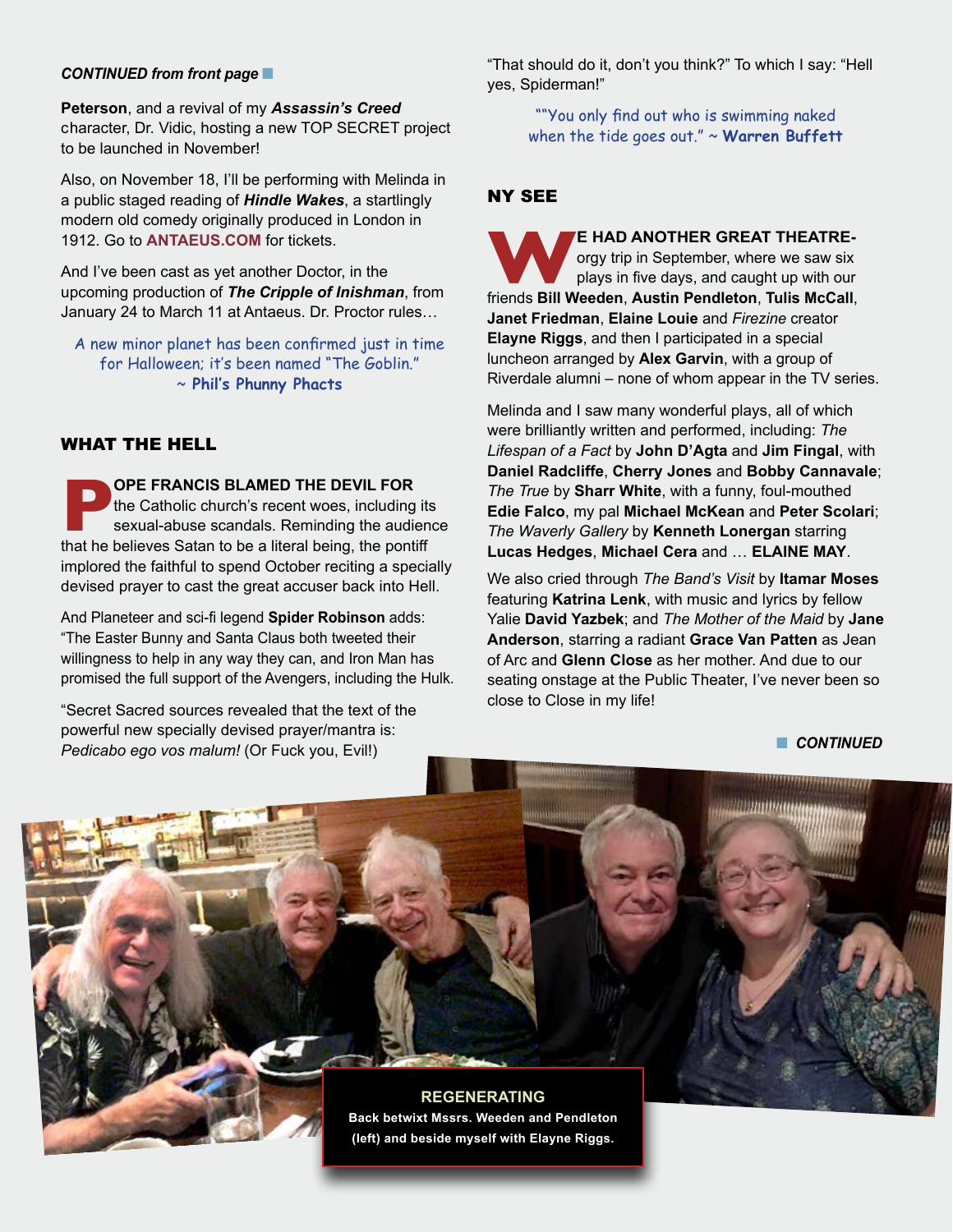

And finally, we saw Mint Company's revival of **Lillian Hellman**'s second play, *Days to Come*, written between *The Children's Hour* and the first play of Antaeus' new season – *The Little Foxes*.

And *God Help Us*, starring **Ed Asner –** as God, of course – continues to tour the country to sold-out crowds!

A Nigerian man died with \$26 billion in the bank. He'd been trying to give it away for 15 years, but no one would respond to his emails. **~ Phil's Phunny Phacts**

#### BIER WITH ME

**AN OLDER MAN WEARING A STOVEPIPE HAT,** waistcoat and beard sits down at a bar and orders a drink. As the bartender sets it down, he asks, "Going to a Halloween party?"

"Yeah," the man says, "I'm supposed to come dressed as my love life."

"But you're dressed like Abe Lincoln," says the barkeep.

"Bingo!" he says, "My last four scores were seven years ago."

Soon after, three vampires walk into the bar, and the bartender asks, "What'll you have?" The first vampire says, "I'll have a glass of blood." The second says, "I'll have a glass of blood, too." The third says, "I'll have a glass of plasma."

"Okay, let me get this straight," the barkeep responds, "That'll be two bloods and a blood light, right?"

> "Intelligent people need a fool to lead them." ~ **Jack Ma**

#### THE AMERICAN SCREAM

**WE ALL THINK "THE AMERICAN DREAM"** is about our individual right to acquire material wealth; but according to an article in *Smithsonian* magazine, this was not always the case, is about our individual right to acquire material wealth; but according to an article and in fact, 100 years ago, the phrase meant: "a Dream of Equality, Justice and Democracy."

The saying was repurposed by succeeding generations until the advent of the Cold War, when it was interpreted as anyone's opportunity for success under the capitalist system, despite the odds. And today, concludes the article, "it doesn't occur to anybody that it could mean anything else…"

Then, "America First," which we generally associate with **Charles Lindbergh**, can be traced back to a Republican Party slogan of the 1880s, later introduced in a speech by President **Woodrow Wilson** arguing for neutrality in WWI, only to be picked up by the Isolationalist Movement, before becoming a prominent catchphrase for the KKK, which spuriously claimed to own a copywrite on it! (Trump beware…)

"Steal a little and they call you a thief; steal a lot and they make you a king." ~ **Bob Dylan**

# FIRE-SIGN

**ARRIVER WAS STUCK IN A TRAFFIC JAM ON**<br>
the highway outside Washington, DC nothing was<br>
moving. Suddenly, a man knocks on the window.<br>
The driver rolls down the window and asks, "What's going the highway outside Washington, DC nothing was moving. Suddenly, a man knocks on the window. on?"

**n** CONTINUED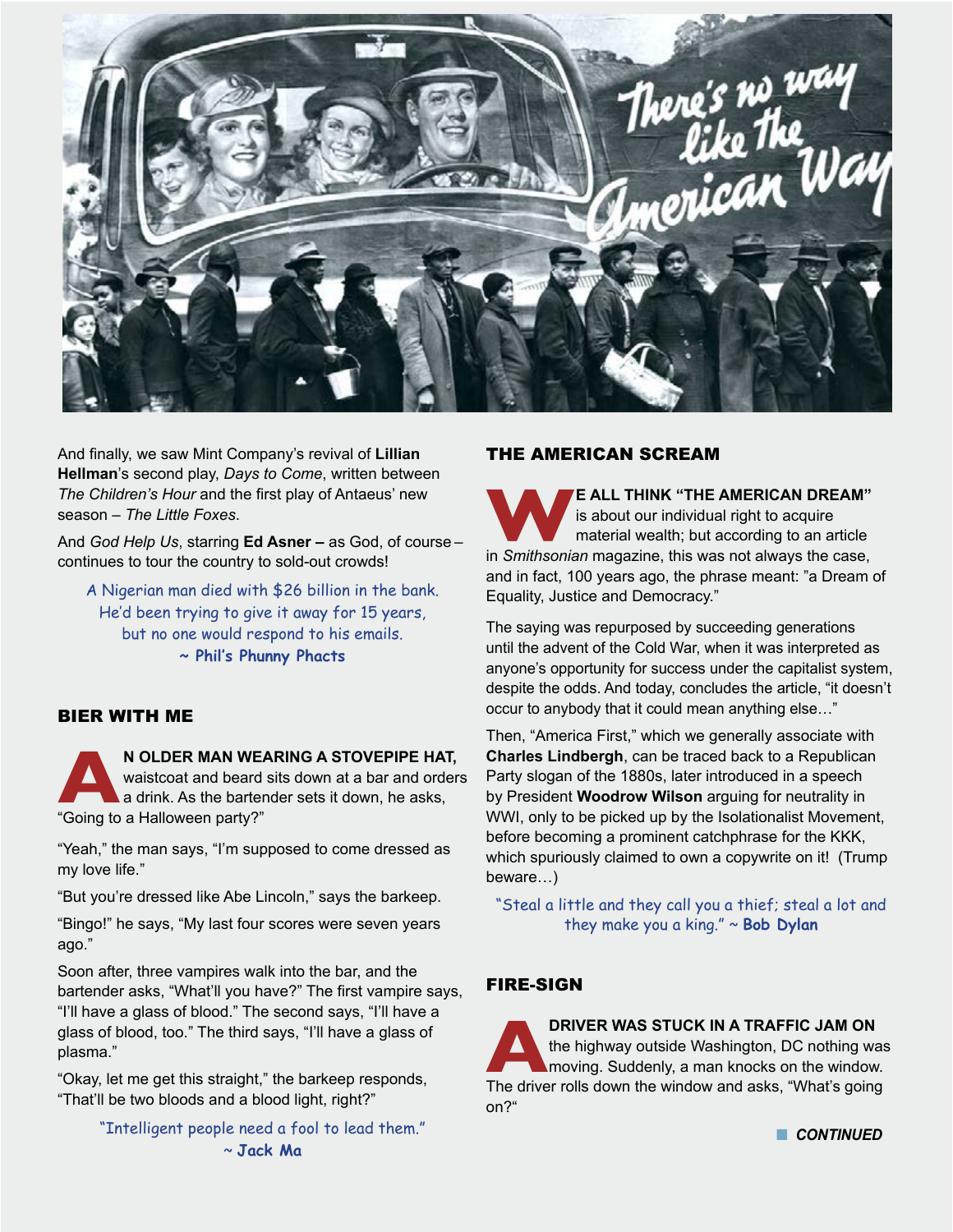"Terrorists have kidnapped the entire US Congress, and they are asking for \$100 million ransom. Otherwise, they are going to douse them all with gasoline and set them on fire. We're going from car to car collecting donations."

"How much is everyone giving, on an average?" the driver asks, and the man replies, "About a gallon."

"When small men begin to cast big shadows, it means that the sun is about to set." ~ **Lin Yutang**

## WAIT A MINUTE

**ON** THEIR WAY TO THE CHURCH TO GET MARRIED, a young couple were involved in a fatal car accident. Being good Catholics, they find themselves sitting outside the Pearly Gates waiting for St. a young couple were involved in a fatal car accident. Being good Catholics, they find Peter to process them into Heaven; and while there, they begin to wonder – could they possibly get married in Heaven?

When St. Peter finally showed up, they asked him, and St. Peter answered, "Honestly, I don't know. This is the first time anyone has asked. Let me go find out," and he leaves them sitting at the Gate.

After three months, St. Peter finally returns, looking somewhat bedraggled. "Yes" he informs the couple, "I can get you married in Heaven."

"Great!" said the couple, "but it took you so long, we were wondering – what if things don't work out? Could we also get a divorce in Heaven?"

"You must be bloody joking," says St. Peter, red-faced with frustration and slamming his clipboard on the ground.

"What's wrong?" asked the frightened couple. "OH, COME ON!" St. Peter shouted. "It took me three months to find a priest up here. Do you have any idea how long it'll take me to find a lawyer?"

Asked if he wanted a hearing aid, my Riverdale classmate Paul Jablow's cousin Ray responded: "No thanks. I'm 96-years old. I've heard enough." ~ **Phil's Phunnny Phacts**

#### KEEP ON TRUCKIN'

**ADISTRAUGHT MAN SHOWS UP AT THE SHERIFF'S** home," he sobs. "OK, let's get some information," the station to report that his wife has gone missing. She went shopping yesterday and has not come sheriff says, "Height?"

"I'm not sure," he says, "A little over five-feet tall."

"Weight?"

"Don't know. Not slim, not really fat."

"Color of eyes?"

"Sort of brown I think," says the guy. "Never really noticed."

"Color of hair?" asks the lawman. "Changes a couple times a year," says the husband, "Maybe dark brown now. I can't remember."

"What was she wearing?" he asks.

"Could have been pants, or maybe a skirt, or shorts. I don't know exactly."

"OK, what kind of car did she go in?" the Sheriff responds, and the man says, "She went in my truck."

"And what kind of truck was it?"

"A 2016 pearl-white Ram Limited 4X4 with 6.4L Hemi V8 engine ordered with the Ram Box bar and fridge option, led lighting, backup and front camera, Moose-hide leather heated-and-cooled seats, climate-controlled air conditioning. It has a custom matching white cover for the bed, Weather Tech floor mats, trailing package with gold hitch, sunroof, DVD with full GPS navigation, satellite radio, Cobra 75 WX ST 40-channel CB radio, six cup holders, three USB port, and four power outlets. I added special alloy wheels and offroad Toyo tires. It has custom retracting running boards and under-glow wheel-well lighting."

And at this point the husband bursts into tears, and the Sheriff says, "Take it easy sir, we'll find your truck!"

"The number one song played at funerals in the U.K. is 'Always Look on the Bright Side of Life.'" ~ **Eric Idle**

# EXIT LAUGHING

**Lark C. DEEMER, 69, WAS STAMPED "RETURN**<br>to Sender" Tuesday, October 2, 2018. He was born<br>May 10, 1949, in Ellwood City, to Clair and Mary<br>Deemer. At age 6. as his father realized Larry's potential. to Sender" Tuesday, October 2, 2018. He was born May 10, 1949, in Ellwood City, to Clair and Mary Deemer. At age 6, as his father realized Larry's potential,

his dad promptly had himself neutered.

Larry most prided himself on the fact that upon his high school graduation, six of his teachers required psychiatric treatment for chronic depression and suicidal thoughts.

Once he left college, Larry briefly, very briefly, earned a living as a male stripper. Eventually, he became a supervisor for 26

years with Consolidated Coal where his most noteworthy accomplishment was amassing 18 pairs of channel locks